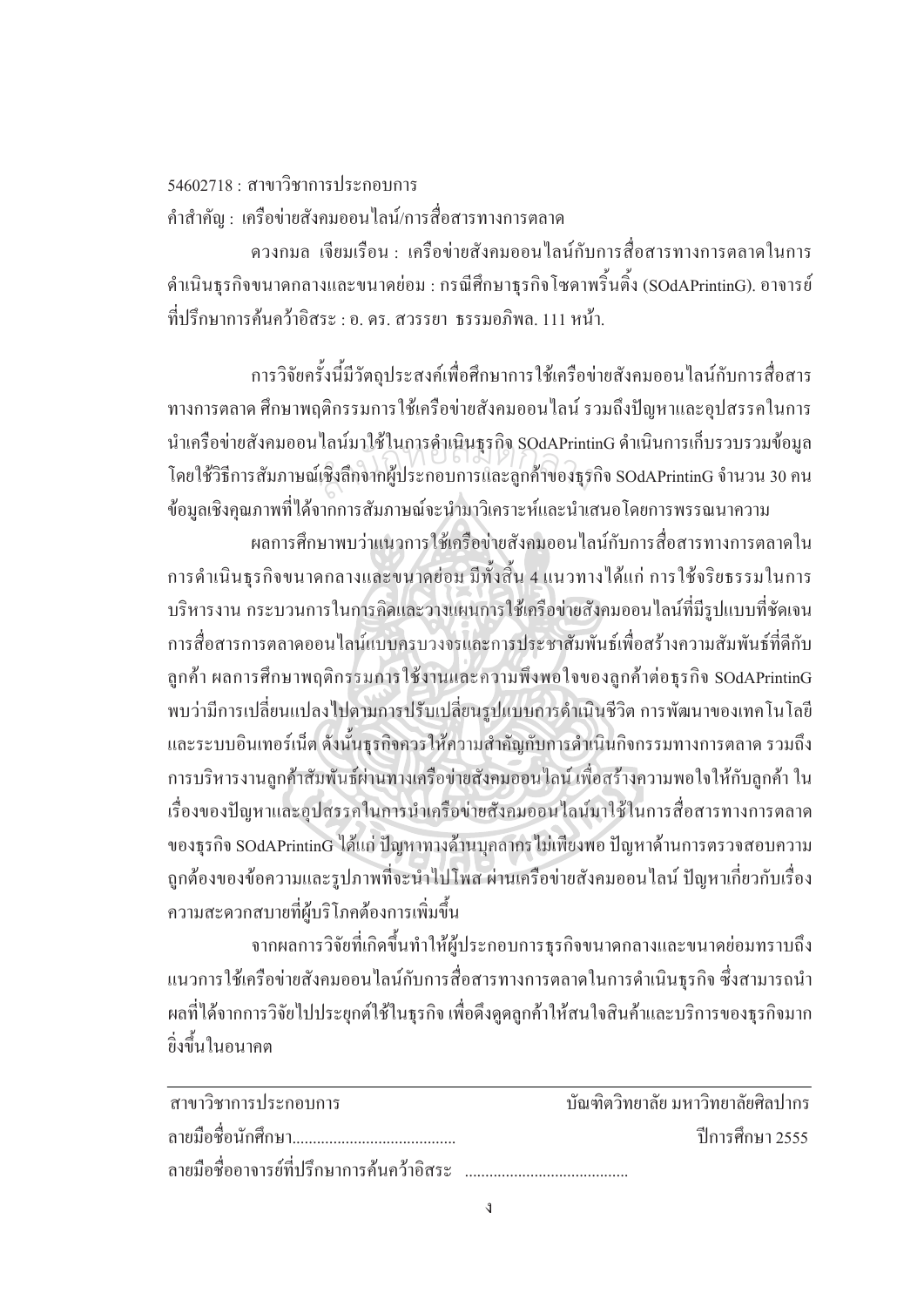## 54602718 : MAJOR : ENTREPRENEURSHIP KEY WORD : SOCIAL MEDIA/MARKETING COMMUNICATION

DUANGKAMON CHEAMRUEN : SOCIAL MEDIA AND MARKETING COMMUNICATION FOR SMALL AND MEDIUM BUSINESS ENTERPRISES : CASE STUDY SOdAPrintinG. INDEPENDENT STUDY ADVISOR : SAWANYA THAMMA-APIPON, Ph.D. 111 pp.

 The purpose of this research is to determine advantage and disadvantage the use of social media and marketing communication in small to medium business enterprises, SOdA PrintinG. The research analyzed by the interview from thirty people, excutives and consumers, then summarized into contents

 The contents for using social media in businesses are ethics, explicit process of thinking and planning the use of Social Network, the marketing communication to maintain the customer base, and build relationships with consumer. The result from the interview shows that people behavior, and culture changed accordingly to the change of technology. Consequently, the marketing should focus and adapt to the change of technology, especially online social networking, in order to become successful. Understanding the change of people behavior and providing outstanding customer service is an essential practice in every businesses. Engaging new customers and retain customers are very important to all businesses. Consequently, SOdA PrintinG must improve its customer services. The lack of represenatative and technical support; The lack of detail in customer information, unable to meet higher demand of comsumer. These customer service issues could cause an unsatisfied customer which resulted bad reputation and losing customer. arketing should focus and adapt to the cl<br>ng, in order to become successful. Unde<br>ing outstanding customer service is a<br>เด อคพ. customers, and, retain, custom

 According to the research, educating small to medium business enterprises with the understanding of online social networking will help current market establish a new way to improve their business in the future. Yet, this practice should be a comon practice for every other businesess.



Program of Entrepreneurship Graduate School, Silpakorn University Student's signature ........................................ Academic Year 2012 Independent Study Advisor's signature ........................................